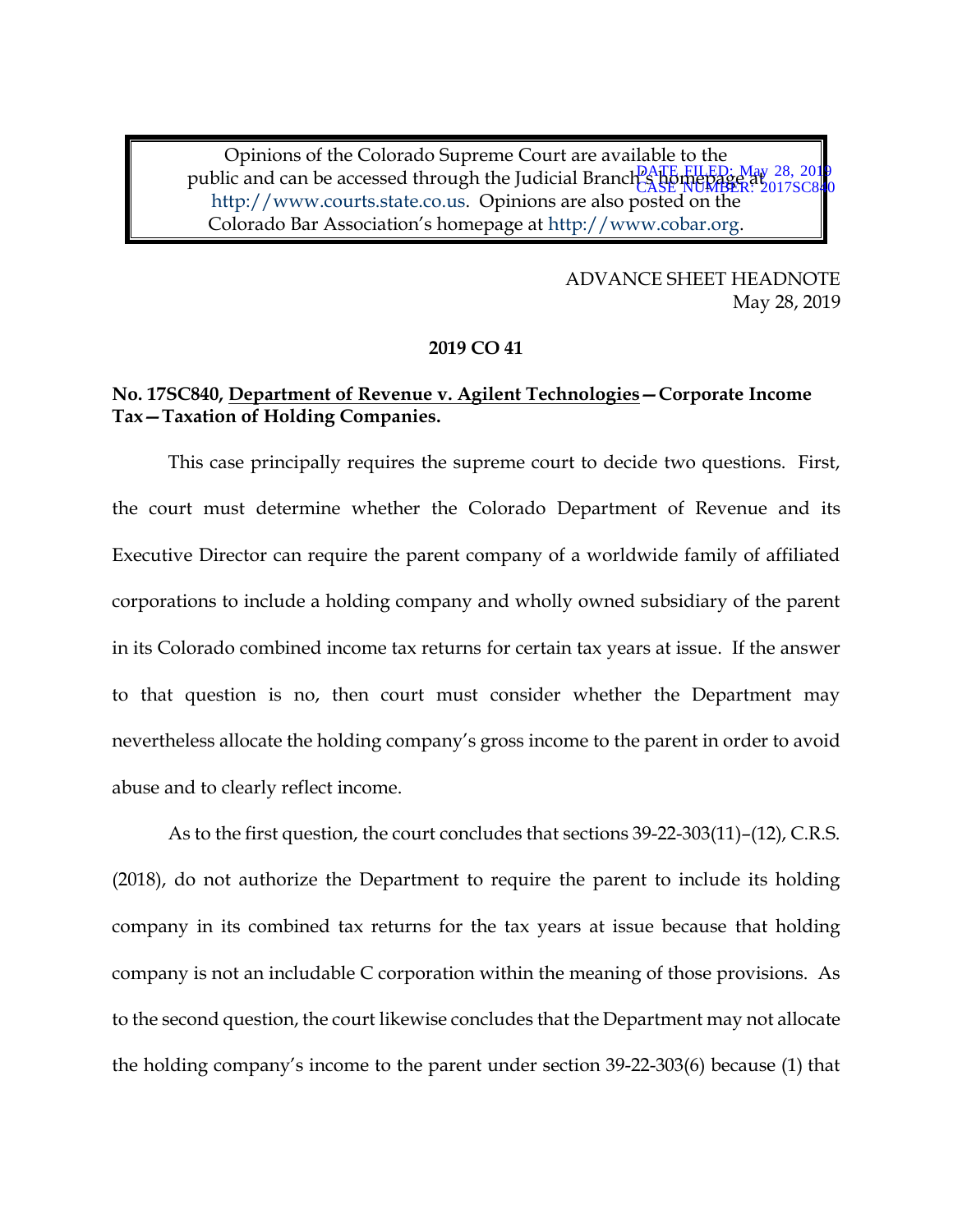section has been superseded by section 39-22-303(11) as a vehicle for requiring combined reporting for affiliated C corporations and (2) even if section 39-22-303(6) could apply, on the undisputed facts of this case, no allocation would be necessary to avoid abuse or clearly reflect income.

Accordingly, the court concludes that the district court properly granted summary judgment in the corporate parent's favor and therefore affirms the judgment of the division below.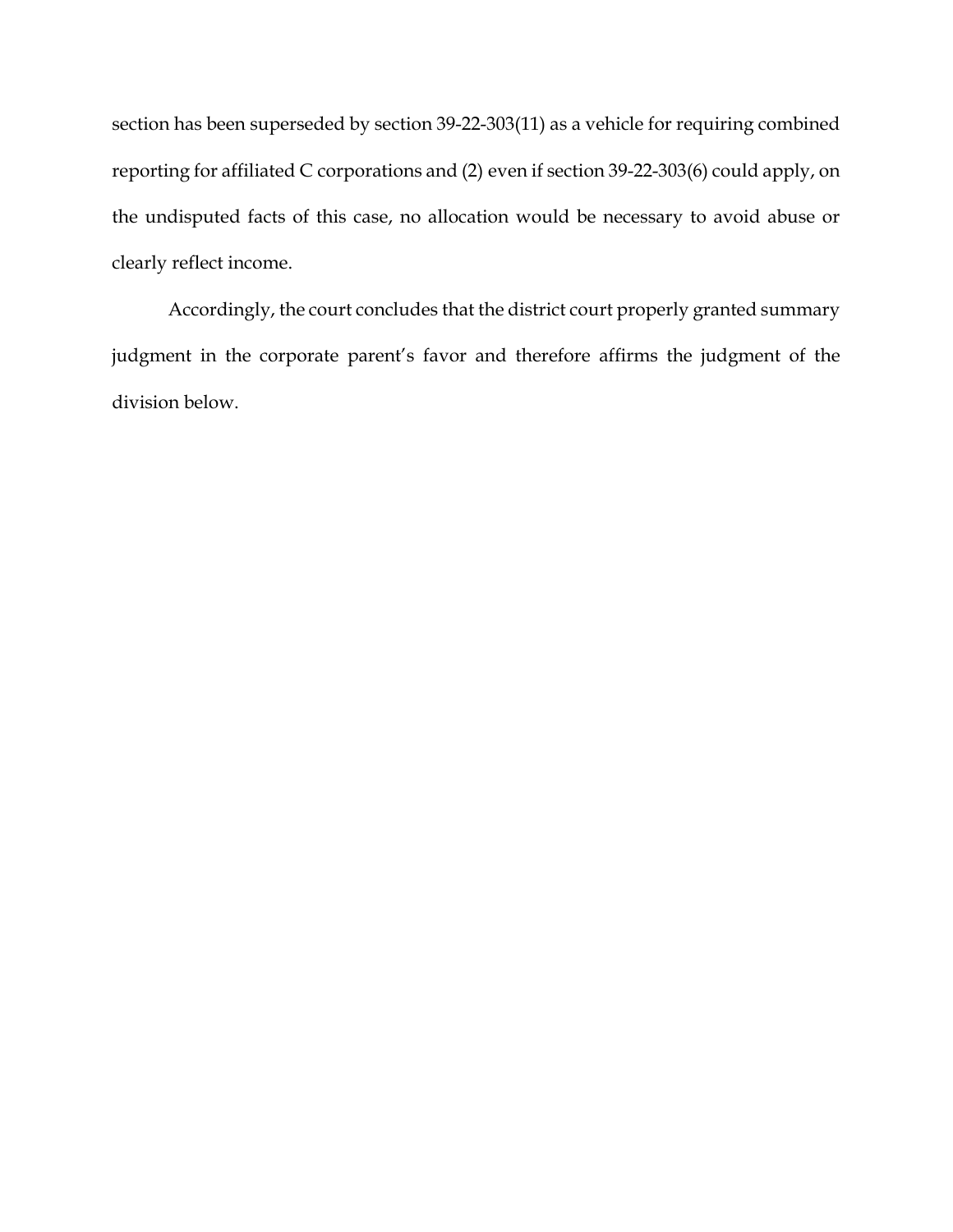### **The Supreme Court of the State of Colorado**

2 East 14th Avenue • Denver, Colorado 80203

## **2019 CO 41**

### **Supreme Court Case No. 17SC840**

*Certiorari to the Colorado Court of Appeals* Court of Appeals Case No. 16CA849

## **Petitioners/Cross-Respondents:**

Department of Revenue of the State of Colorado; and Michael Hartman, in his official capacity as the Executive Director of the Department of Revenue of the State of Colorado,

v.

## **Respondent/Cross-Petitioner:**

Agilent Technologies, Inc.

**Judgment Affirmed** *en banc* May 28, 2019

### **Attorneys for Petitioners/Cross-Respondents:**

Philip J. Weiser, Attorney General Terence C. Gill, First Assistant Attorney General Noah C. Patterson, Senior Assistant Attorney General *Denver, Colorado* 

### **Attorneys for Respondent/Cross-Petitioner:**

Silverstein & Pomerantz LLP Neil I. Pomerantz *Denver, Colorado*

Morrison & Foerster LLP Craig B. Fields Irwin M. Slomka *New York, New York*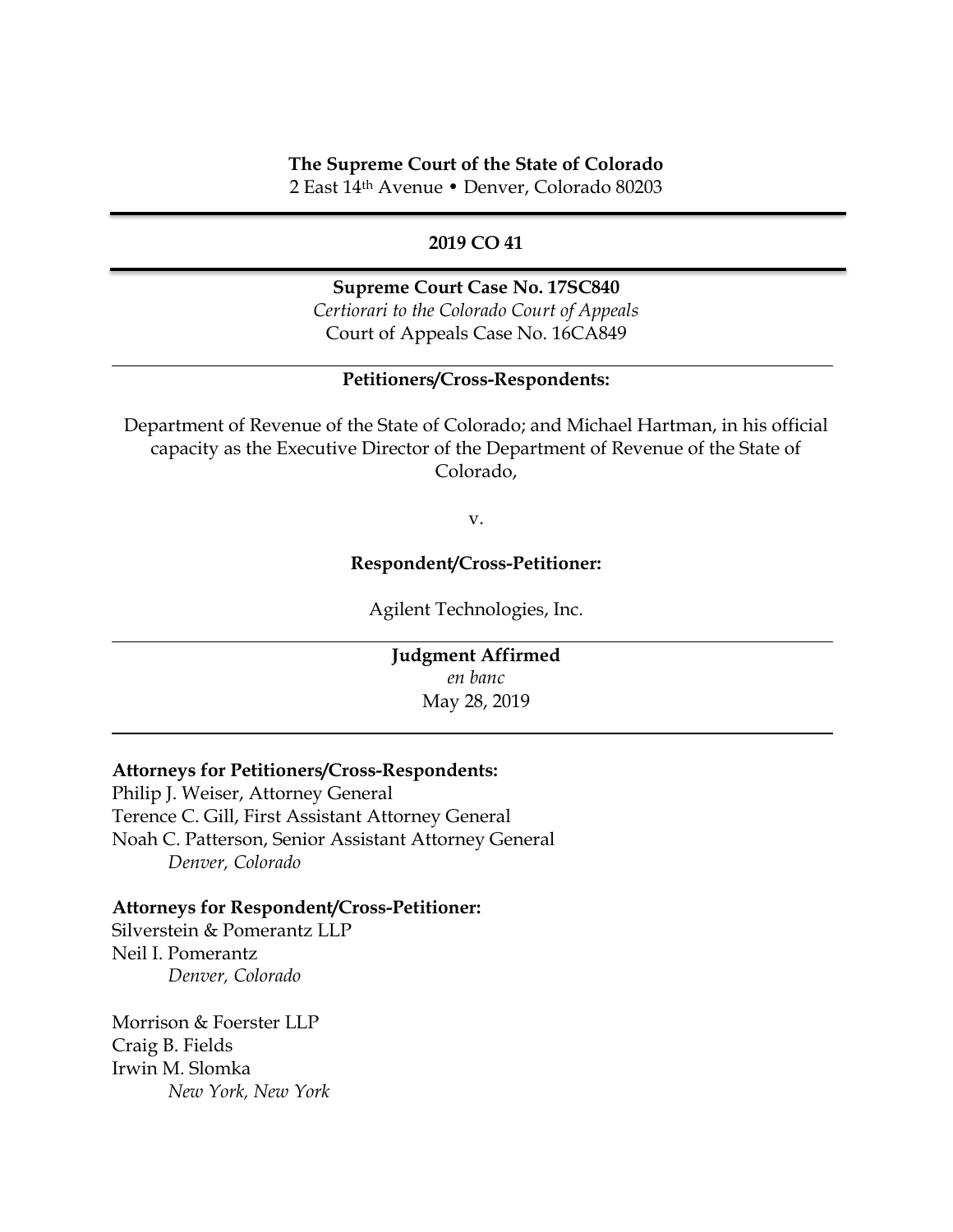# **Attorneys for Amicus Curiae Council on State Taxation:**

Holland & Hart LLP Christina F. Gomez Jonathan S. Bender *Denver, Colorado*

# **Attorney for Amici Curiae Professors David Gamage, Hayes Holderness, and Darien Shanske:**

Isaac L. Lodico *Denver, Colorado*

**JUSTICE GABRIEL** delivered the Opinion of the Court.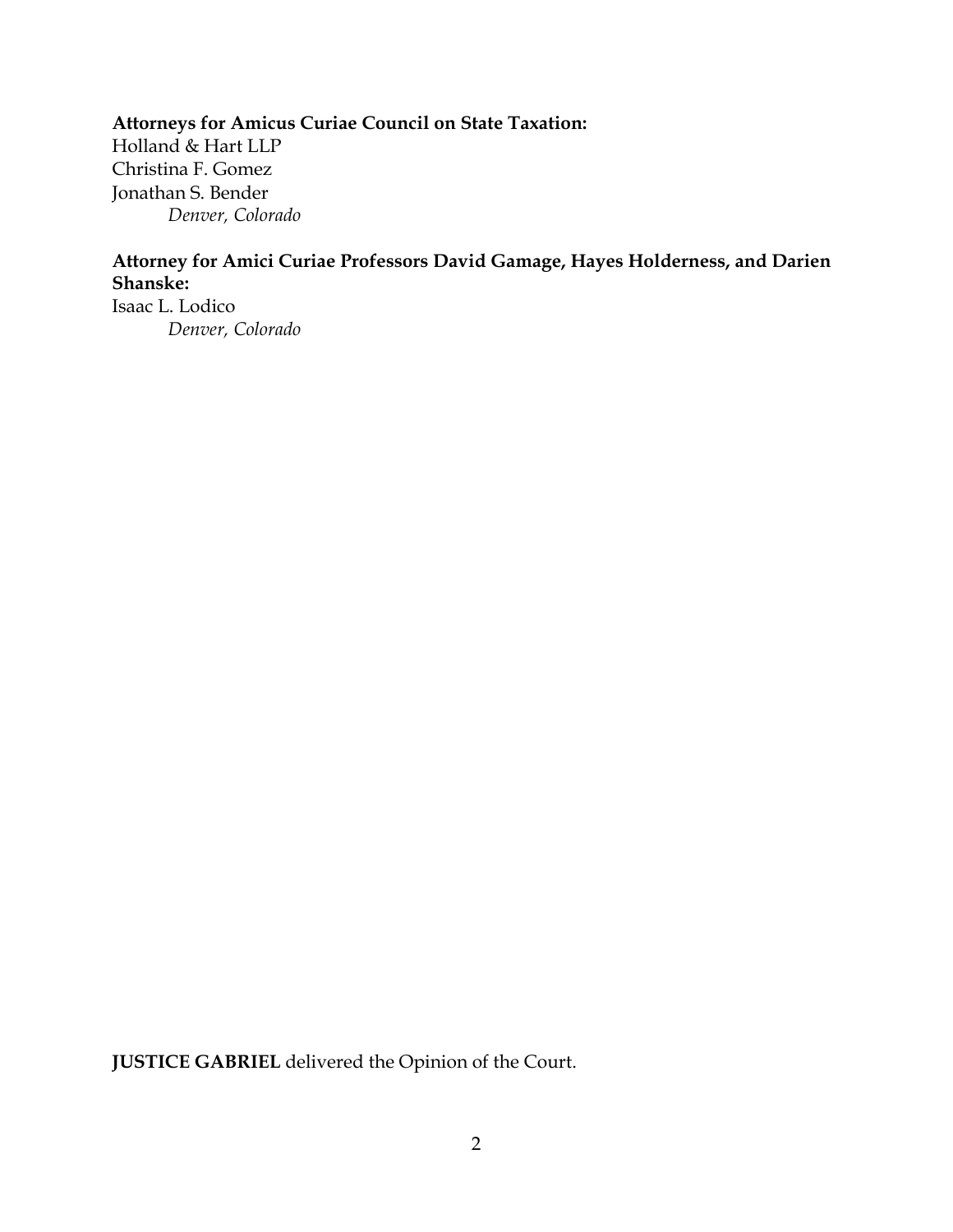¶1 This case principally requires us to decide two questions. First, we must determine whether the Colorado Department of Revenue and Michael Hartman, in his official capacity as the Executive Director of the Department (the "Director" and collectively with the Department, the "Department"), can require Agilent Technologies, Inc. ("Agilent") to include its holding company, Agilent Technologies World Trade, Inc. ("World Trade"), in its Colorado combined income tax returns for the tax years 2000–07. Second, if the answer to that question is no, then we must consider whether the Department may nevertheless allocate World Trade's gross income to Agilent in order to avoid abuse and to clearly reflect income. 1

 $\overline{\phantom{a}}$ 

<sup>1</sup> Specifically, we granted certiorari to review the following issues:

<sup>1.</sup> Whether a holding company that has no foreign property, payroll, or operations is exempt from Colorado taxation under the "Water's Edge" exemption (C.R.S. § 39-22-303(8), (12)(c), 2017).

<sup>2.</sup> Whether section 39-22-303(6) authorizes the Department to allocate a domestic holding company's income to its corporate parent to "clearly reflect" the parent's income and "avoid abuse."

<sup>3.</sup> Whether the principles of federal conformity require that the federal "check-the-box" elections made by World Trade's subsidiaries be followed for Colorado income tax purposes, resulting in World Trade being excluded from Agilent's Colorado combined returns under Section 303(8) because, as a result of those elections, more than 80% of World Trade's property and payroll is located outside the United States.

<sup>4.</sup> Whether World Trade [should] be excluded from Agilent's combined returns because at least three of the six factors required for combination under Section 303(11)(a) are not satisfied.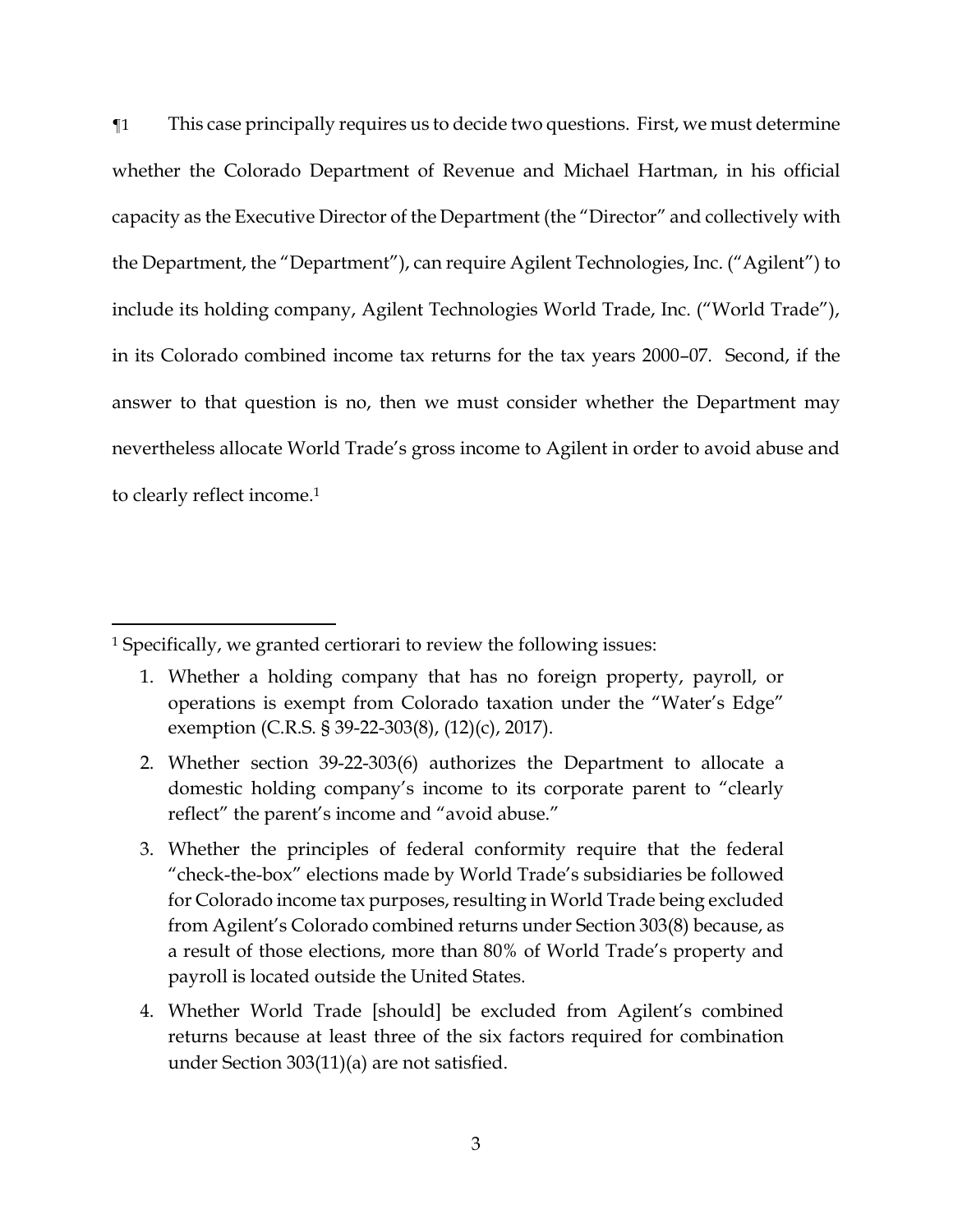¶2 As to the first question, we now conclude that sections 39-22-303(11)–(12), C.R.S. (2018), do not authorize the Department to require Agilent to include World Trade in its combined tax returns for the tax years at issue because World Trade is not an includable C corporation within the meaning of those provisions. As to the second question, we likewise conclude that the Department may not allocate World Trade's income to Agilent under section 39-22-303(6) because (1) that section has been superseded by section 39-22-303(11) as a vehicle for requiring combined reporting for affiliated C corporations and (2) even if section 39-22-303(6) could apply, on the undisputed facts presented here, no allocation would be necessary to avoid abuse or clearly reflect income.

¶3 Accordingly, we conclude that the district court properly granted summary judgment in Agilent's favor, and we therefore affirm the judgment of the division below. 2

## **I. Facts and Procedural History**

¶4 Agilent is a Delaware corporation headquartered in California, and it is the parent company of a worldwide family of affiliated corporations that develops and manufactures bio-analytic and electro-analytic devices. Agilent maintains research and development and manufacturing sites in Colorado and is thus subject to Colorado corporate income tax.

 $\overline{\phantom{a}}$ 

<sup>2</sup> In reaching this conclusion, we acknowledge that toward the end of the recently concluded legislative session, and after we heard oral argument in this case, the General Assembly passed Senate Bill 19-233, which had been introduced the week before our oral argument. If this bill is eventually signed by the Governor, it would amend section 39-22-303 to enact into law the interpretation of that statute that the Department has asked us to read into the current statute. Because this bill, if enacted, would not become effective until August 2, 2019, and because its text makes clear that the amendments change prior law, the bill has no bearing on our analysis here.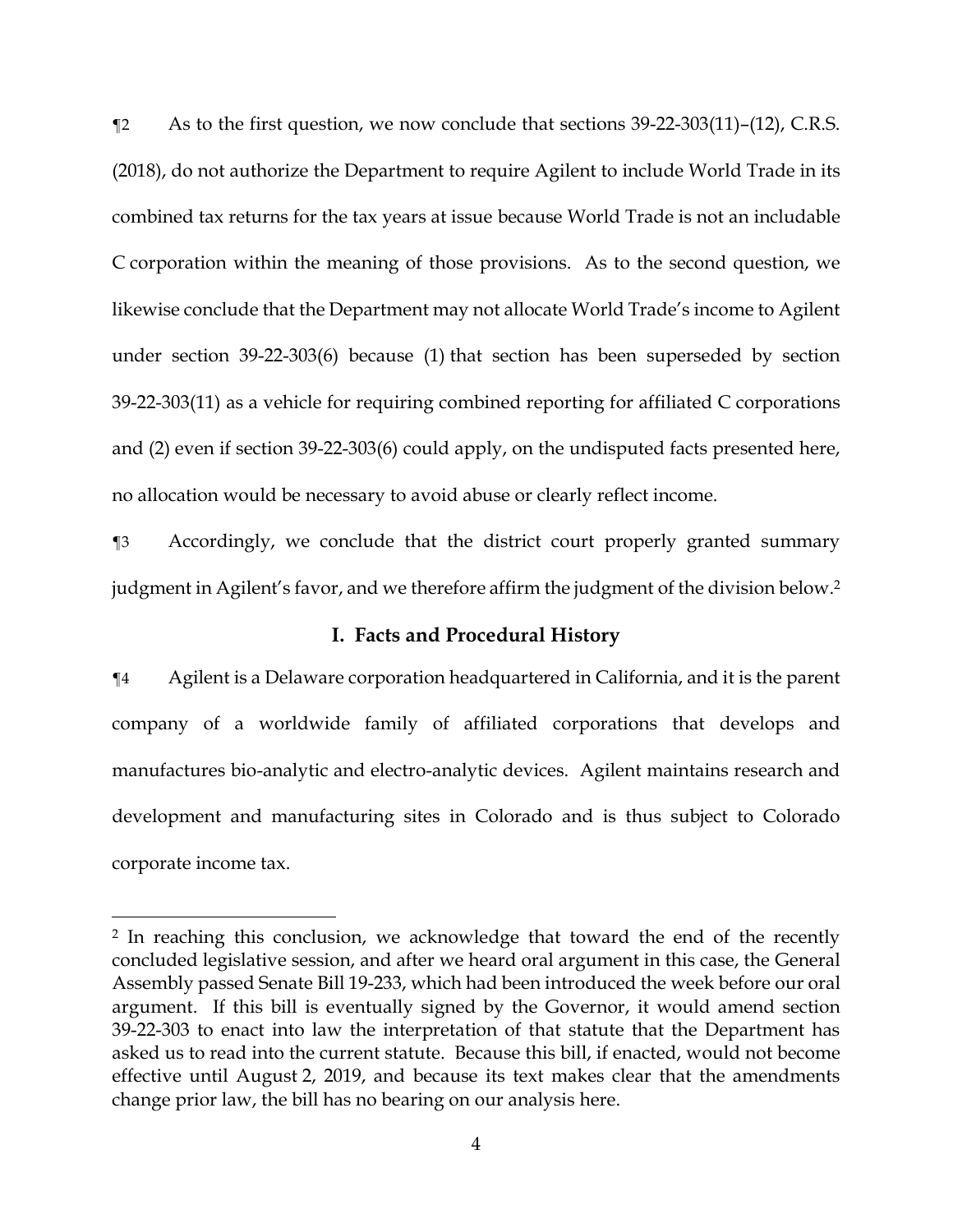¶5 World Trade is a Delaware corporation and a wholly owned subsidiary of Agilent. During the time period at issue, World Trade did not own any real or tangible personal property and did not have any employees or payroll of its own. Rather, World Trade served as a holding company, and, as pertinent here, it owned the stock of four foreign subsidiaries that operated exclusively outside of the United States. World Trade earned substantial dividends on its shares in the above-noted subsidiaries, and it is the tax treatment of these dividends that has given rise to the dispute that is now before us.

¶6 For the tax periods beginning June 3, 2000, and ending October 31, 2007, Agilent filed separate company Colorado corporate income tax returns and did not include World Trade in its Colorado corporate tax returns for those periods, notwithstanding the fact that, for federal income tax purposes, each of the above-noted foreign subsidiaries of World Trade made so-called "check-the-box" elections to be treated as disregarded entities (and therefore as divisions of World Trade) for federal income tax purposes.

¶7 The Department subsequently audited Agilent's corporate tax returns and in August 2010 issued notices of tax deficiencies for the periods at issue. As pertinent here, these notices required Agilent to file Colorado combined corporate income tax returns for the periods at issue and to include World Trade in those returns. These notices also advised Agilent that the Department had assessed tax, interest, and penalties against it totaling \$13,345,601.

¶8 Agilent protested this assessment, but the Director upheld it, and in 2014, the Department issued a "Notice of Final Determination and Assessment and Demand for Payment," which included additional interest and brought the assessment to \$13,720,507.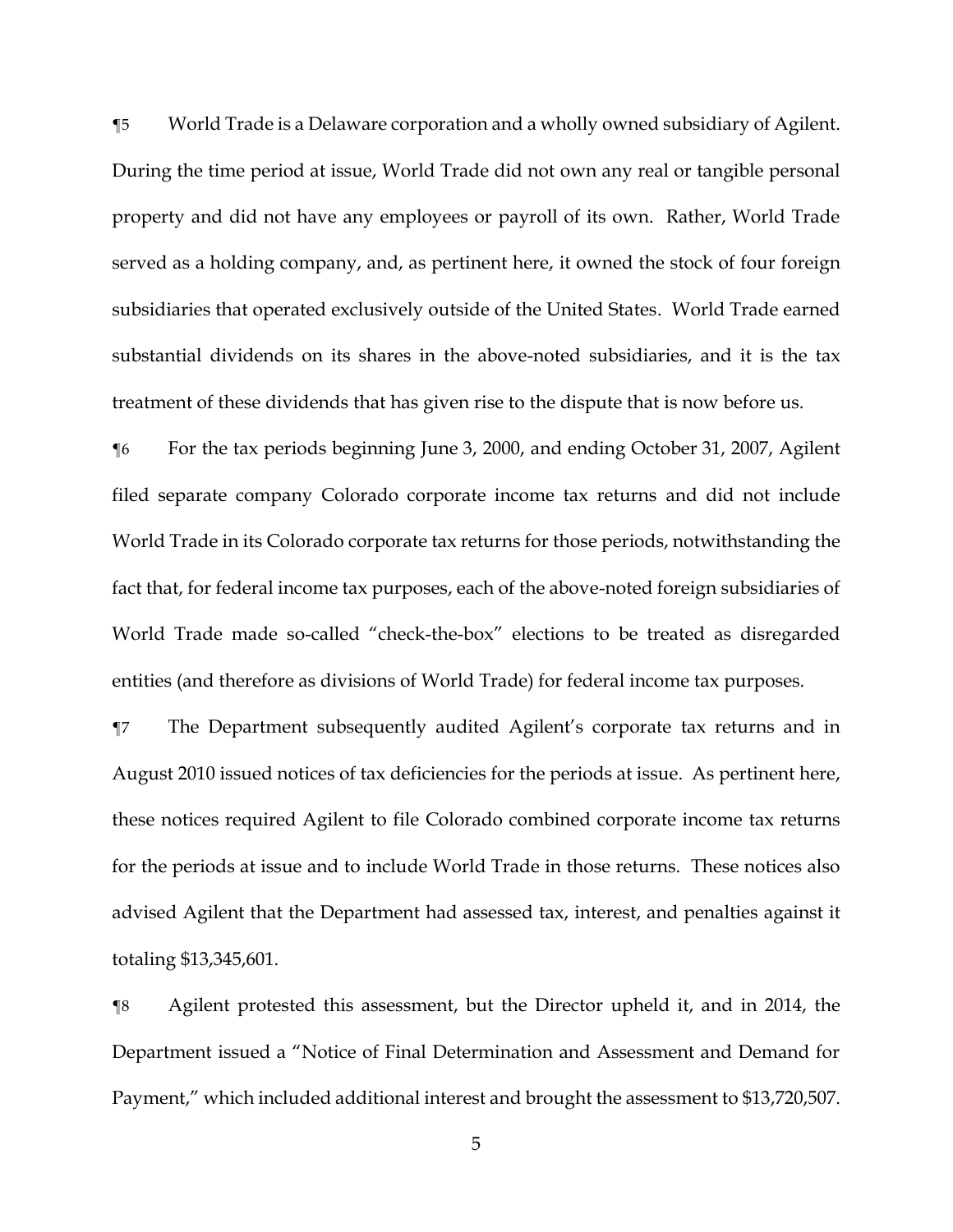¶9 Agilent then filed a proceeding in the Denver district court challenging the Department's determination. The parties subsequently cross-moved for summary judgment, and the court ultimately granted summary judgment in favor of Agilent and against the Department.

¶10 As pertinent here, the court rejected Agilent's contentions that (1) the Department was required to respect the foreign subsidiaries' check-the-box elections and similarly treat World Trade and the four subsidiaries as a single C corporation for Colorado income tax purposes and, therefore, (2) more than 80% of World Trade's property and payroll fell outside of the United States, thus precluding the Department, under section 39-22-303(8), from requiring World Trade's inclusion in Agilent's combined return. The court further rejected Agilent's contention that World Trade did not satisfy at least three of the six factors set forth in section 39-22-303(11)(a), as required to mandate inclusion in a Colorado combined return.

¶11 The court proceeded to determine, however, that World Trade did not meet the definition of an includable C corporation for purposes of section 39-22-303(12)(c). The court based this conclusion on the facts that (1) World Trade was a holding company with no property or payroll of its own in the United States and (2) the Department's own regulation, Colo. Code Regs. section 201-2:39-22-303.12(c) (2019), provided that such a corporation could not be included in a combined return. The court further rejected the Department's alternative argument that the inclusion of World Trade's income in Agilent's combined return was warranted under section 39-22-303(6). In reaching this conclusion, the court again turned to the Department's regulations, this time Colo. Code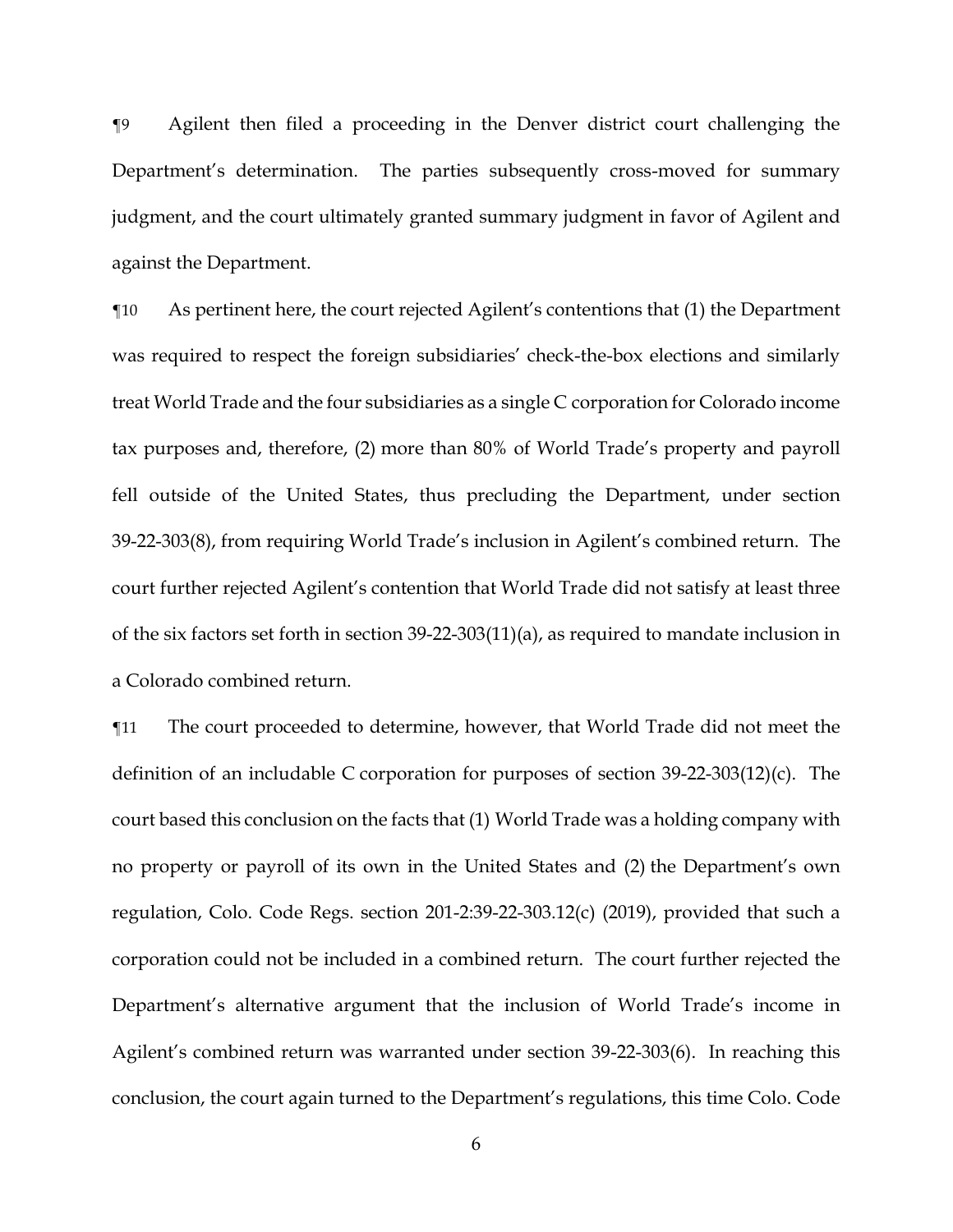Regs. section 201-2:39-22-303.6 (2019), which provides, in substance, that section 39-22-303(6) is not a vehicle for combining income of affiliated corporations and cannot be used to circumvent the combined reporting requirements set forth in sections 39-22-303(8)–(12).

¶12 The Department appealed, Agilent cross-appealed, and in a unanimous, published opinion, a division of the court of appeals affirmed. *Agilent Techs., Inc. v. Dep't of Revenue*, 2017 COA 137, <u>P.3d</u> As pertinent here, the division agreed with the district court that the foreign subsidiaries' check-the-box elections did not preclude the Department from requiring World Trade's inclusion in Agilent's Colorado combined returns. *Id.* at ¶¶ 27–31. Like the district court, however, the division further concluded that World Trade, as an entity without property or payroll of its own in the United States, was not an "includable C corporation" under section 39-22-303(12)(c) and the applicable regulation. *Id*. at ¶¶ 18–26. And the division concluded that section 39-22-303(6) did not provide the Department with an alternative basis for taxing World Trade's income because, on the undisputed facts presented, Agilent's formation of World Trade did not constitute "abuse" within the meaning of that provision. *Id*. at ¶¶ 33–38. In light of these determinations, the division affirmed the district court's judgment and declined to reach Agilent's contention that that court had erred in holding that World Trade satisfied at least three of the six factors set forth in section 39-22-303(11)(a). *Id.* at ¶¶ 44–46.

¶13 The Department petitioned this court for certiorari review, and Agilent cross-petitioned, requesting that we review those of its arguments that the division had rejected. We granted both parties' petitions.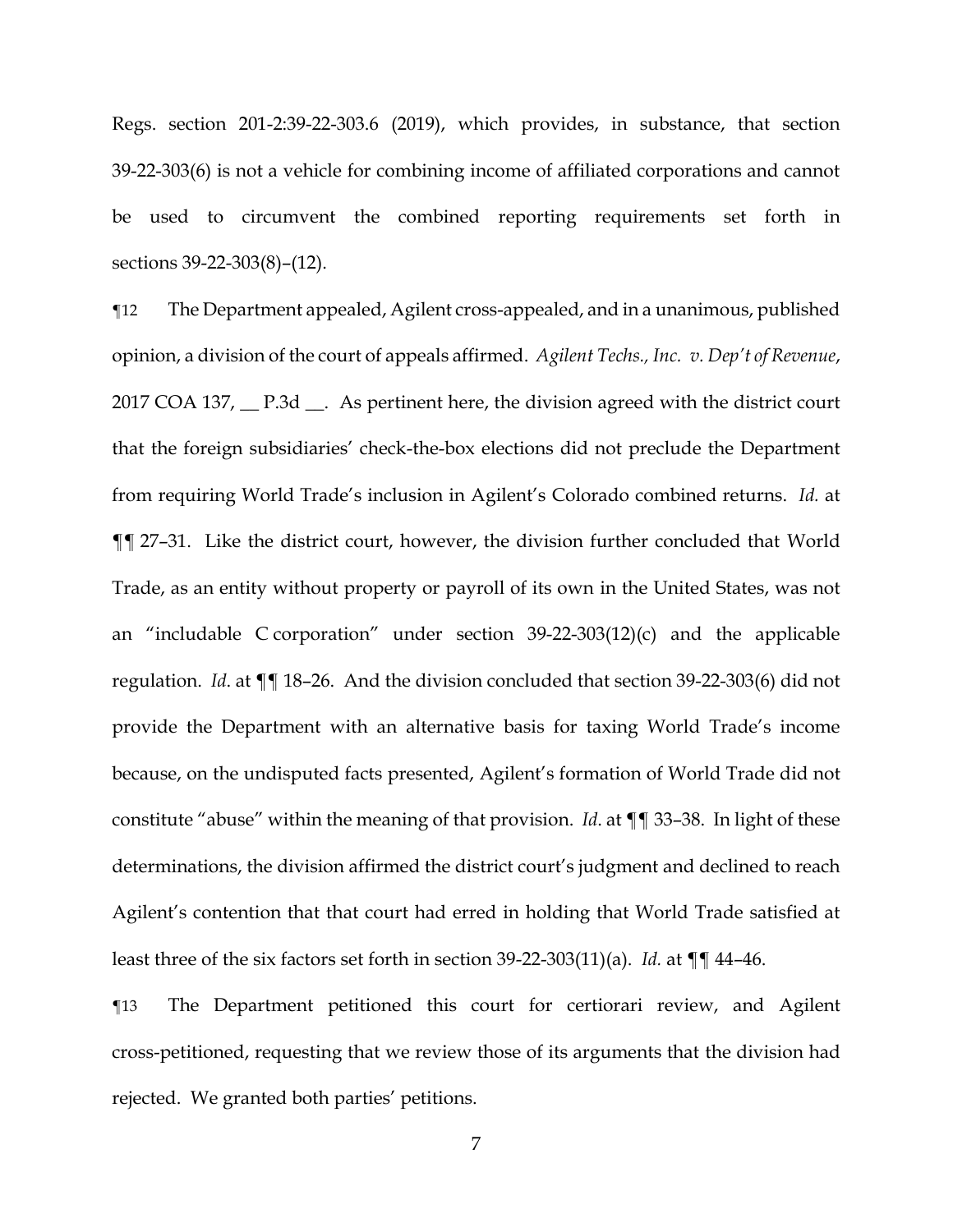### **II. Analysis**

¶14 The Department principally contends that under sections 39-22-303(11)–(12), the Department can require Agilent to include World Trade in its Colorado combined tax returns. The Department further contends that even if it may not do so under those provisions, pursuant to section 39-22-303(6), it may nevertheless allocate World Trade's gross income to Agilent in order to avoid abuse and to clearly reflect income. We begin by setting forth our standard of review and the pertinent principles of statutory construction. We then address the Department's various statutory and policy arguments, and we reject each of those arguments in turn. As a result, we need not consider the two issues that Agilent raised in its cross-petition.

## **A. Standard of Review and Principles of Statutory Construction**

¶15 This case requires us to review the district court's entry of summary judgment in Agilent's favor. We review a grant of summary judgment de novo. *Hardegger v. Clark*, 2017 CO 96, ¶ 13, 403 P.3d 176, 180. When, as here, the material facts are undisputed, summary judgment is proper only when the pleadings and supporting documents show that there is no genuine issue of material fact and that the moving party is entitled to judgment as a matter of law. *Id.*; C.R.C.P. 56(c). In considering whether summary judgment is proper, a court grants the nonmoving party the benefit of all favorable inferences that may reasonably be drawn from the undisputed facts and resolves all doubts against the moving party. *Hardegger*, ¶ 13, 403 P.3d at 180. In responding to a properly supported summary judgment motion, however, the nonmoving party may not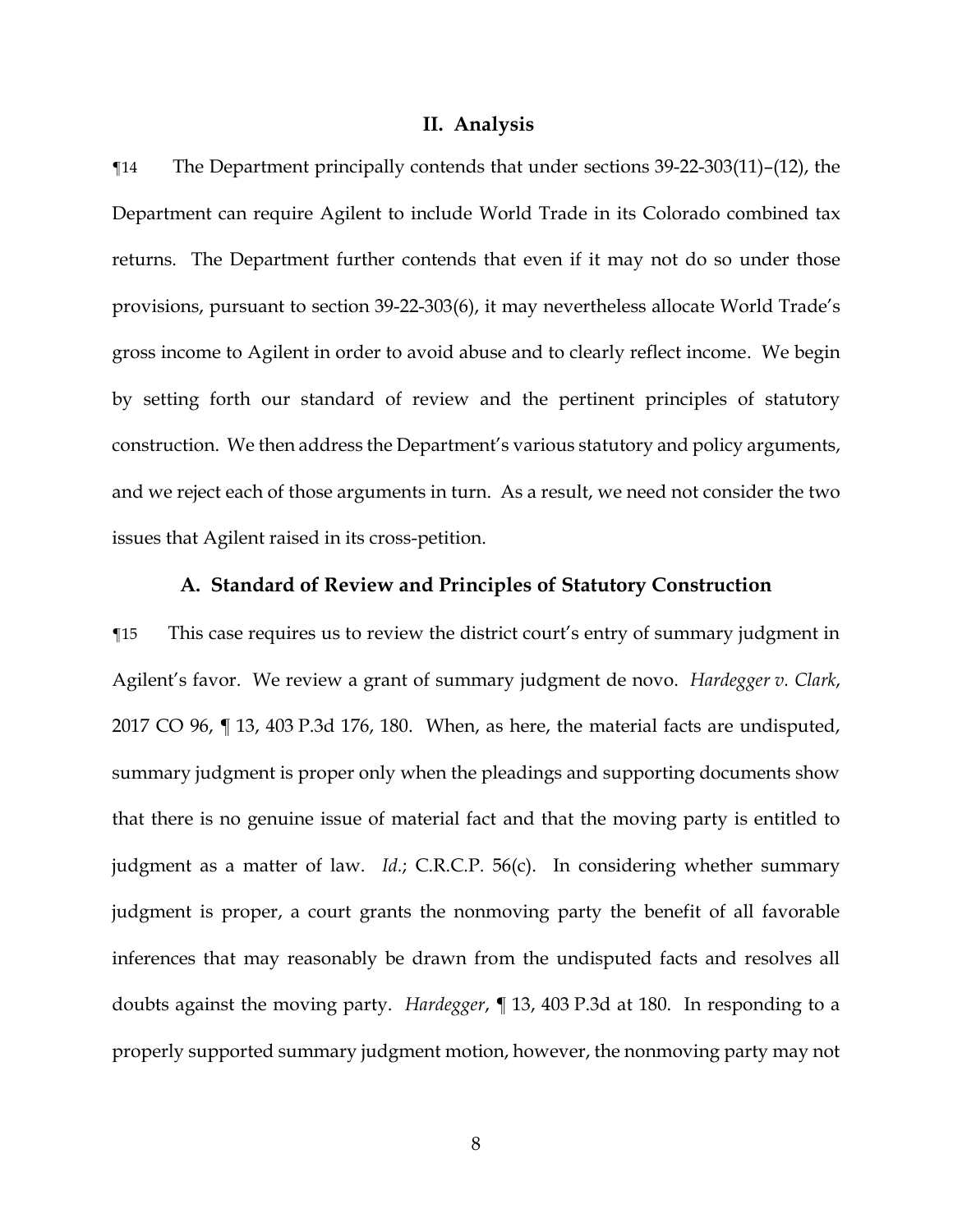rest on mere allegations or demands in its pleadings but rather must provide specific facts demonstrating a genuine issue for trial. *Id.*

¶16 We also review questions of statutory interpretation de novo. *UMB Bank, N.A. v. Landmark Towers Ass'n*, 2017 CO 107, ¶ 22, 408 P.3d 836, 840. In construing a statute, our goal is to effectuate the legislature's intent. *Oakwood Holdings, LLC v. Mortg. Invs. Enter. LLC*, 2018 CO 12, ¶ 12, 410 P.3d 1249, 1252. In seeking to do so, "we look to the entire statutory scheme in order to give consistent, harmonious, and sensible effect to all of its parts, and we apply words and phrases in accordance with their plain and ordinary meanings." *UMB Bank,* ¶ 22, 408 P.3d at 840. We must avoid constructions that would render any words or phrases superfluous or that would lead to illogical or absurd results. *Am. Fam. Mut. Ins. Co. v. Barriga*, 2018 CO 42, ¶ 8, 418 P.3d 1181, 1183. In addition, we must respect the legislature's choice of language, and we will not add words to a statute or subtract words from it. *Oakwood Holdings*, ¶ 12, 410 P.3d at 1252. If the statutory language is clear, we apply it as written and need not resort to other rules of statutory construction. *Id.* In addition, we may consider an agency's interpretation of a statute, but we are not bound by the agency's interpretation, and we will not defer to that interpretation if it is contrary to the statute's plain language. *BP Am. Prod. Co. v. Colo. Dep't of Revenue*, 2016 CO 23, ¶ 15, 369 P.3d 281, 285.

### **B. Sections 39-22-303(11)–(12)**

¶17 Section 39-22-303(11)(a) delineates what has come to be known as the "three-of-six test":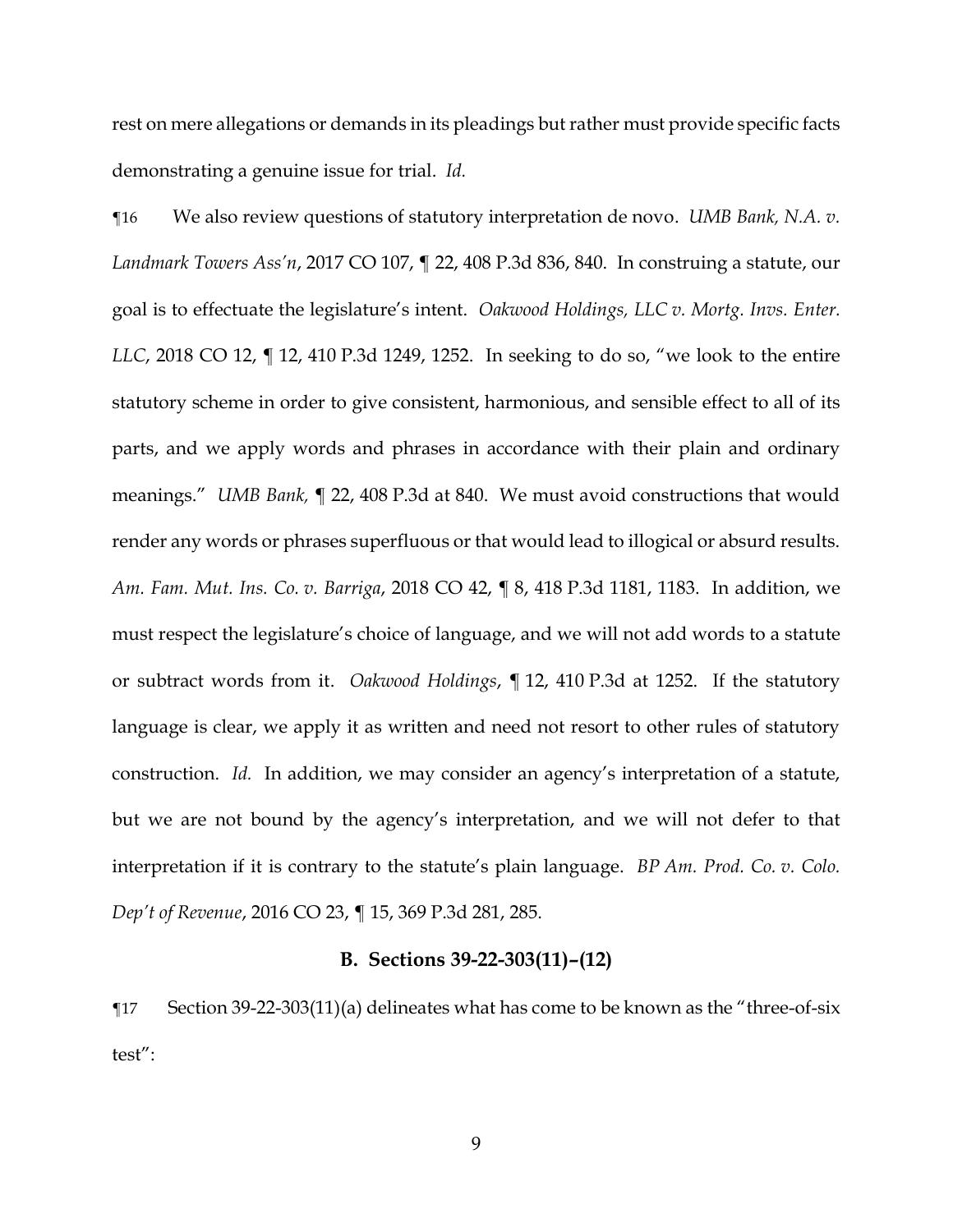In the case of an *affiliated group* of C corporations, the executive director may require, or the taxpayer may file, a combined report, but such report shall only include those members of an affiliated group of C corporations as to which any three of [a list of six enumerated] facts have been in existence in the tax year and the two preceding tax years[.]

(Emphasis added.)

 $\overline{\phantom{a}}$ 

¶18 Section 39-22-303(12)(a) defines "affiliated group" to mean "one or more *chains of includable C corporations* connected through stock ownership with a common parent C corporation which is an includable C corporation if [certain stock ownership requirements are satisfied]." (Emphasis added.)

 $\P$ 19 And section 39-22-303(12)(c), in turn, defines "includable C corporations" as "any C corporation which has more than twenty percent of the C corporation's property and payroll as determined by factoring pursuant to section 24-60-1301, C.R.S., assigned to locations inside the United States."<sup>3</sup>

¶20 Read together, these provisions allow the Director to require a Colorado combined return of "an affiliated group of C corporations," and in such circumstances, chains of includable corporations that meet the three-of-six test must be included in the combined return.

¶21 The first question that we must decide, then, is whether World Trade is an includable C corporation such that, subject to satisfaction of the three-of-six test, the

<sup>3</sup> Section 24-60-1301, art. IV, C.R.S. (2018), sets forth certain factoring formulas for apportioning business income. The property factor is a fraction, the numerator of which is the average value of the taxpayer's real and tangible personal property owned or rented and used in Colorado during the pertinent tax period and the denominator of which is the average value of all of the taxpayer's real and tangible personal property owned or rented and used during the tax period. § 24-60-1301, art. IV, § 10.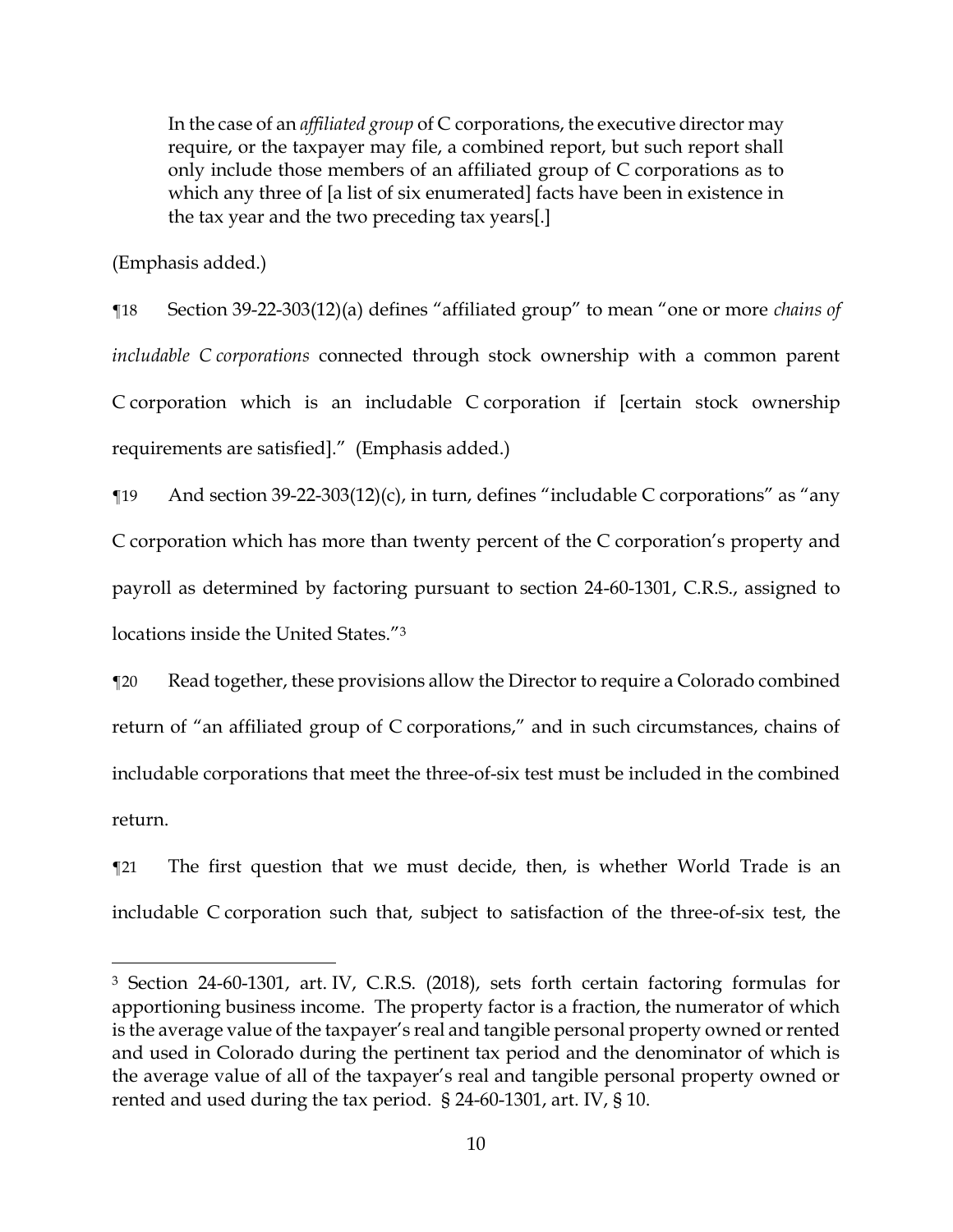Director may require that any chain of which it is a part be included in a combined return. We conclude that it is not such a corporation.

¶22 As noted above, an includable C corporation is a C corporation that has more than twenty percent of its property and payroll as determined by factoring pursuant to section 24-60-1301 assigned to locations inside the United States.

¶23 Here, World Trade has no property or payroll as determined by the requisite factoring inside the United States. Accordingly, World Trade is not part of a chain of includable corporations, whether or not it meets the three-of-six test, and therefore the director may not require that it be included in Agilent's combined return under 39-22-303(11)(a).

¶24 Our conclusion in this regard is supported by Colo. Code Regs. section 201-2:39-22-303.12(c), entitled "Corporations without property and payroll factors," which the Department promulgated in 1994. That regulation provides, in pertinent part, "Since corporations that have no property or payroll factors of their own cannot have twenty percent or more of their factors assigned to locations in the United States, such corporations, by definition, cannot be included in a combined report." In our view, this regulation is directly on point because it unambiguously provides that if a corporation has no property or payroll of its own, then it may not be included in a combined return. World Trade does not have any property or payroll of its own. Accordingly, the regulation prohibits the inclusion of World Trade in Agilent's return. *See Rags Over the Ark. River, Inc. v. Colo. Parks & Wildlife Bd.*, 2015 COA 11M, ¶ 25, 360 P.3d 186, 191 (noting that an administrative agency is bound by the regulations that it enacts).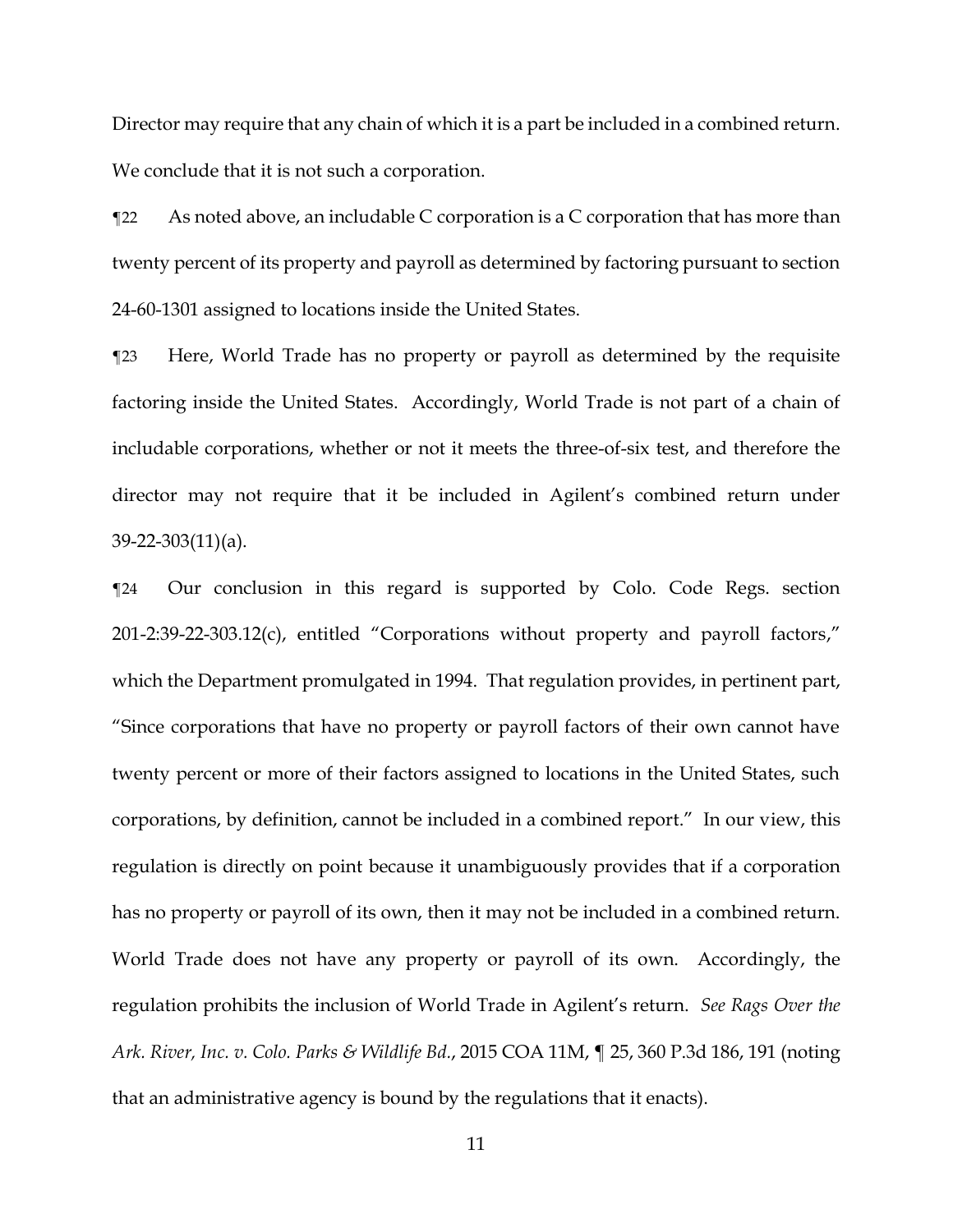¶25 In so concluding, we are unpersuaded by the Department's assertion that the aforementioned regulation is inapplicable because it was intended to apply solely to foreign sales corporations. The regulation does not express any such limitation, and when the language of a regulation is clear and unambiguous, we must apply it as written. *See Dawson v. Exec. Dir. of Colo. Dep't of Corrs.*, 2014 COA 69, ¶ 8, 345 P.3d 969, 970 (noting that courts construe administrative rules and regulations in the same manner as statutes and that when the language of a regulation is clear and unambiguous, courts do not resort to rules of construction).

¶26 Moreover, we deem as significant the fact that when the Department adopted a regulation that mirrored the argument that it is making before us, the legislature rejected the Department's position. Specifically, in 1990, the Department promulgated a prior version of Colo. Code Regs. section 201-2:39-22-303.12(c) (1990), that provided, in pertinent part, "A corporation without property and payroll, which functions through the use of personnel services and/or property of an includible corporation, shall also be considered an includible corporation." The Office of Legislative Legal Services ("OLLS"), however, reviewed this regulation and determined that it

conflict[ed] with the definition of "includible corporations" as set forth in section  $39-22-303(12)(c)$ , C.R.S. The regulation[] allow[ed] corporations with no property or personnel to be considered includible corporations even though such corporations [did] not satisfy the statutory requirements of having more than twenty percent of its property and payroll located within the United States.

12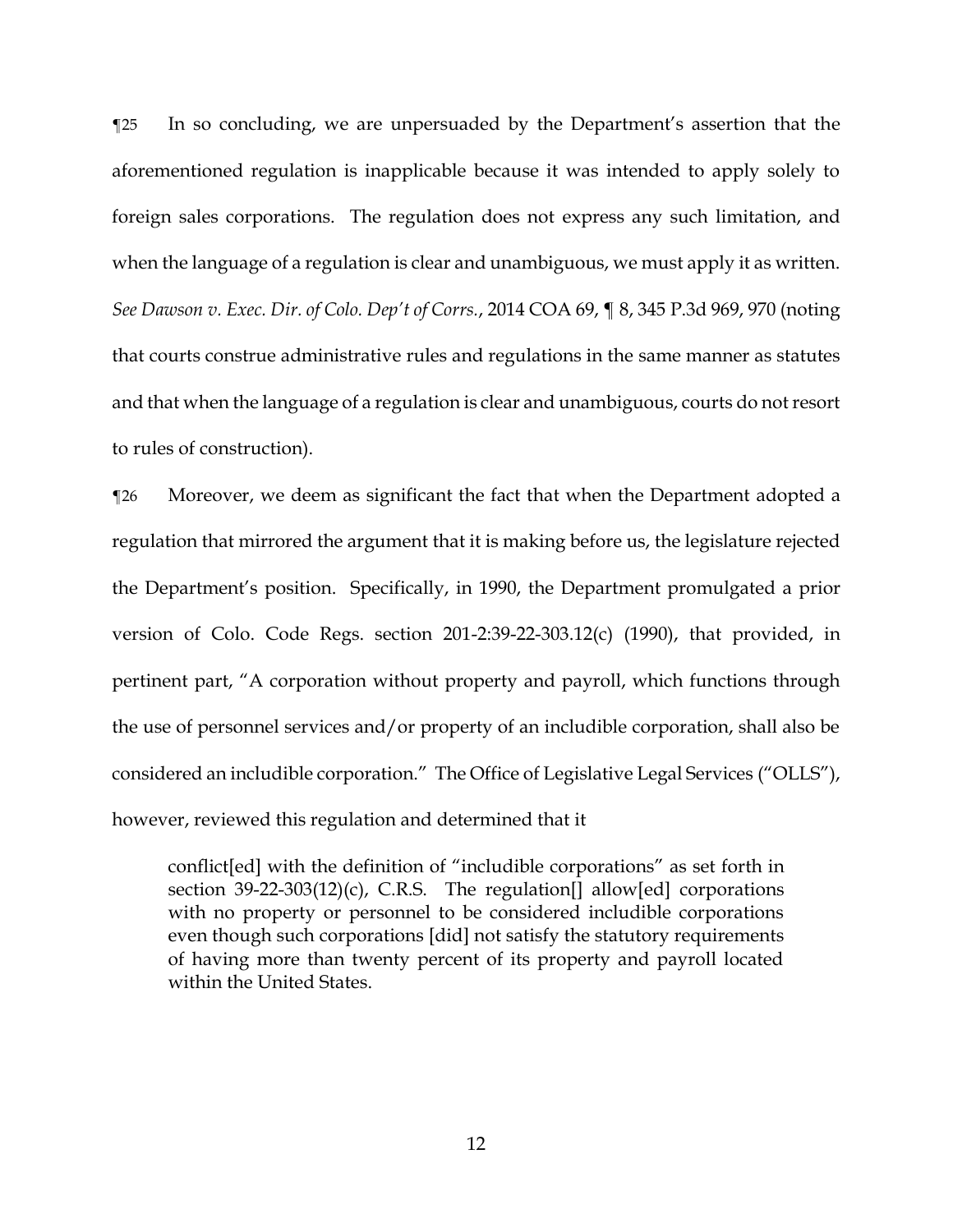Memorandum from Sharon L. Eubanks, OLLS, to the General Assembly's Committee on Legal Services 2 (Nov. 7, 1990). The General Assembly accepted the OLLS's conclusion and voted against extending the regulation, thus allowing it to expire on June 1, 1991.

¶27 Notwithstanding the foregoing, the Department contends, based on its view of the available legislative history, that section 39-22-303(11) was never intended to apply to wholly domestic corporations. Regardless of what the Department believes the legislature may or must have intended, however, in our view, the statutory language and the Department's regulations are clear and unambiguous, and we must therefore follow them without the need to resort to other tools of statutory construction. *See, e.g.*, *Oakwood Holdings*, ¶ 12, 410 P.3d at 1252 (noting that if the statutory language is clear, then the court must apply it as written and need not resort to other rules of statutory construction); *UMB Bank*, ¶ 22, 408 P.3d at 840 (explaining that, in construing a statute "we apply words and phrases in accordance with their plain and ordinary meanings").

¶28 We likewise are unpersuaded by the Department's assertion that section 39-22-303(12)(a) applies and requires the inclusion of World Trade in Agilent's Colorado combined returns because World Trade, in fact, had domestic property (because it used tangible property of Agilent, including computers, printers, and other equipment). As noted above, a corporation's property and payroll are determined under factoring formulas for apportioning business income, including a formula for apportioning the property factor. Like the division below, however, *Dep't of Revenue*, ¶ 25, we conclude that the record does not show how, if at all, World Trade came to use this property.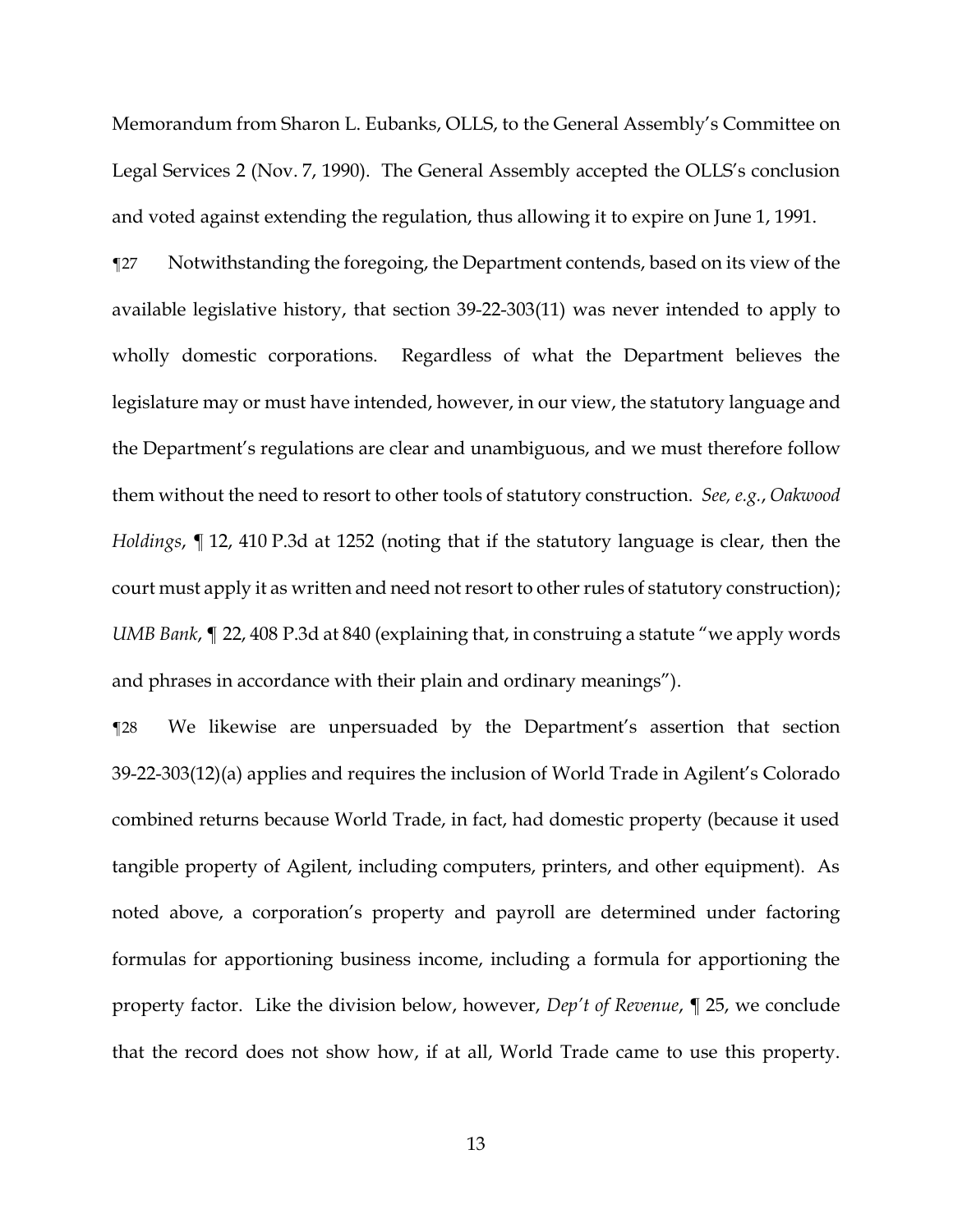Accordingly, we discern no error in the district court's determination that World Trade had no property factors.

¶29 For these reasons, we conclude that sections 39-22-303(11)–(12) do not authorize the Department to require Agilent to file a combined report that includes World Trade, and we need not consider whether World Trade may also be excluded under the test set forth in section 39-22-303(8). We thus proceed to consider the Department's alternative argument under section 39-22-303(6).

### **C. Section 39-22-303(6)**

¶30 As noted above, the Department alternatively argues that under section 39-22-303(6), it may allocate World Trade's income to Agilent to avoid abuse and to clearly reflect income. Again, we are not persuaded.

¶31 As an initial matter, we note that the Department's own regulations again undermine its argument. Specifically, Colo. Code Regs. section 201-2:39-22-303.6 provides, "Even though subsection 39-22-303(6), C.R.S. has been superseded by subsection 39-22-303(11), C.R.S., as a vehicle for requiring combined reporting for affiliated C corporations, subsection 39-22-303(6) is still available for use by the Department of Revenue or by the taxpayer for determining Colorado taxable income by use of [described methodologies]."

¶32 Accordingly, although section 39-22-303(6) retains some vitality, section 39-22-303(11), not section 39-22-303(6), is the provision that determines when combined reporting may be required. To conclude otherwise would render section 39-22-303(11) meaningless because the Department could always override the result dictated by the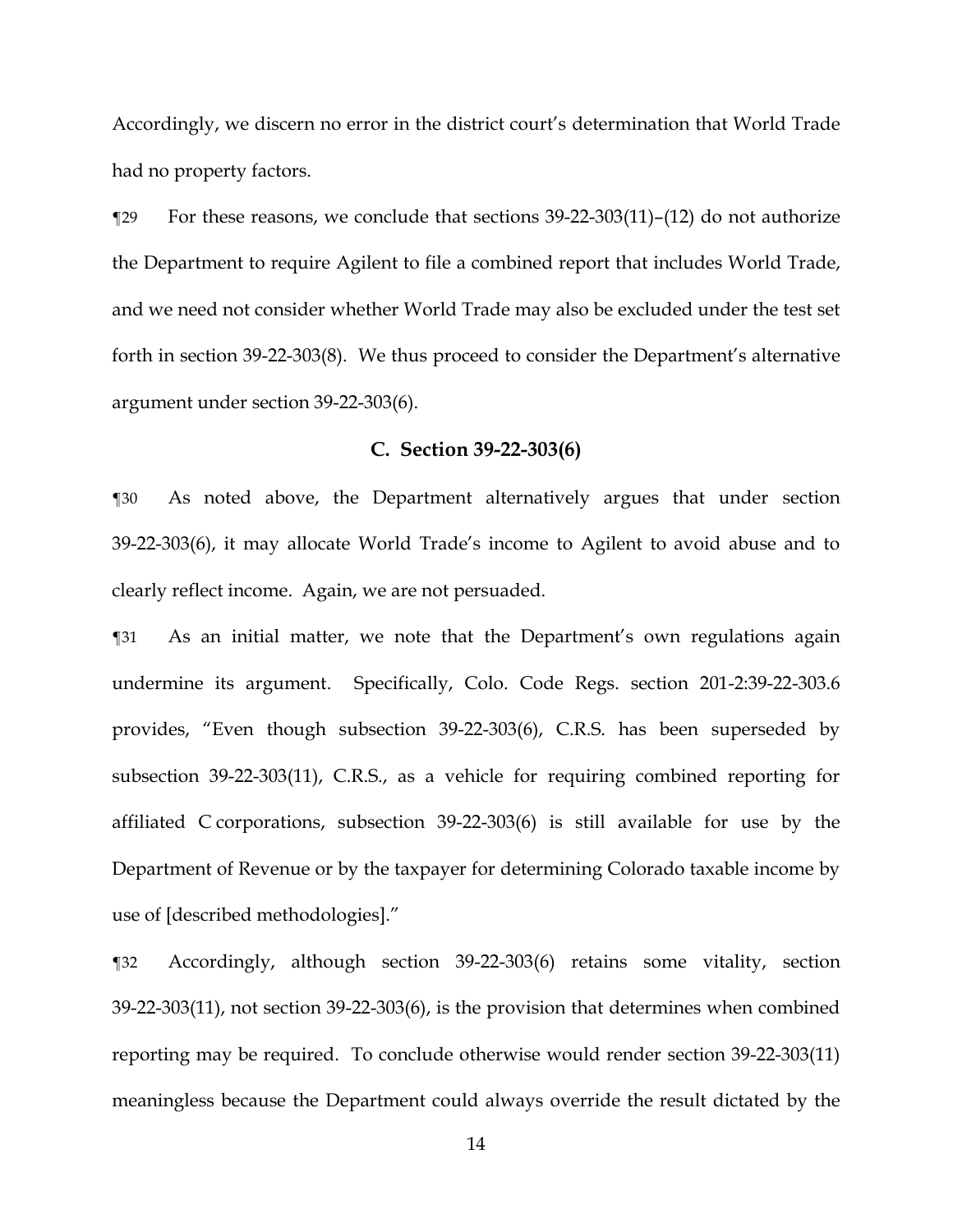objective tests set forth therein merely by making a subjective determination that such an override is necessary to avoid abuse and to clearly reflect income. We cannot countenance such a result. *See Am. Fam. Mut. Ins. Co.*, ¶ 8, 418 P.3d at 1183 (requiring that we avoid constructions that would render any words or phrases superfluous or that would lead to illogical or absurd results).

¶33 Even if section 39-22-303(6) could apply, however, we conclude that it is inapplicable on the undisputed facts now before us.

¶34 Section 39-22-303(6) provides:

In the case of two or more C corporations, whether domestic or foreign, owned or controlled directly or indirectly by the same interests, the executive director may, to avoid abuse, on a fair and impartial basis, distribute or allocate the gross income and deductions between or among such C corporations in order to clearly reflect income.

¶35 By its plain terms, this provision allows the Director to distribute or allocate income only if doing so is necessary to avoid abuse *and* to clearly reflect income.

¶36 Although the phrase "to avoid abuse" is not defined, the Department contends that in the tax context, "abuse" is a broad concept and exists whenever a taxpayer reduces its tax liability by ordering its affairs so as to comply with the text of the statute while contradicting the statute's intent. The Department further contends that "[s]ubsection (6) does not require the taxpayer itself to engage in abuse, but empowers *the Department* 'to avoid abuse' generally." In the Department's view, then, a corporate structure may constitute abuse even if that structure serves a legitimate business purpose. We are not persuaded.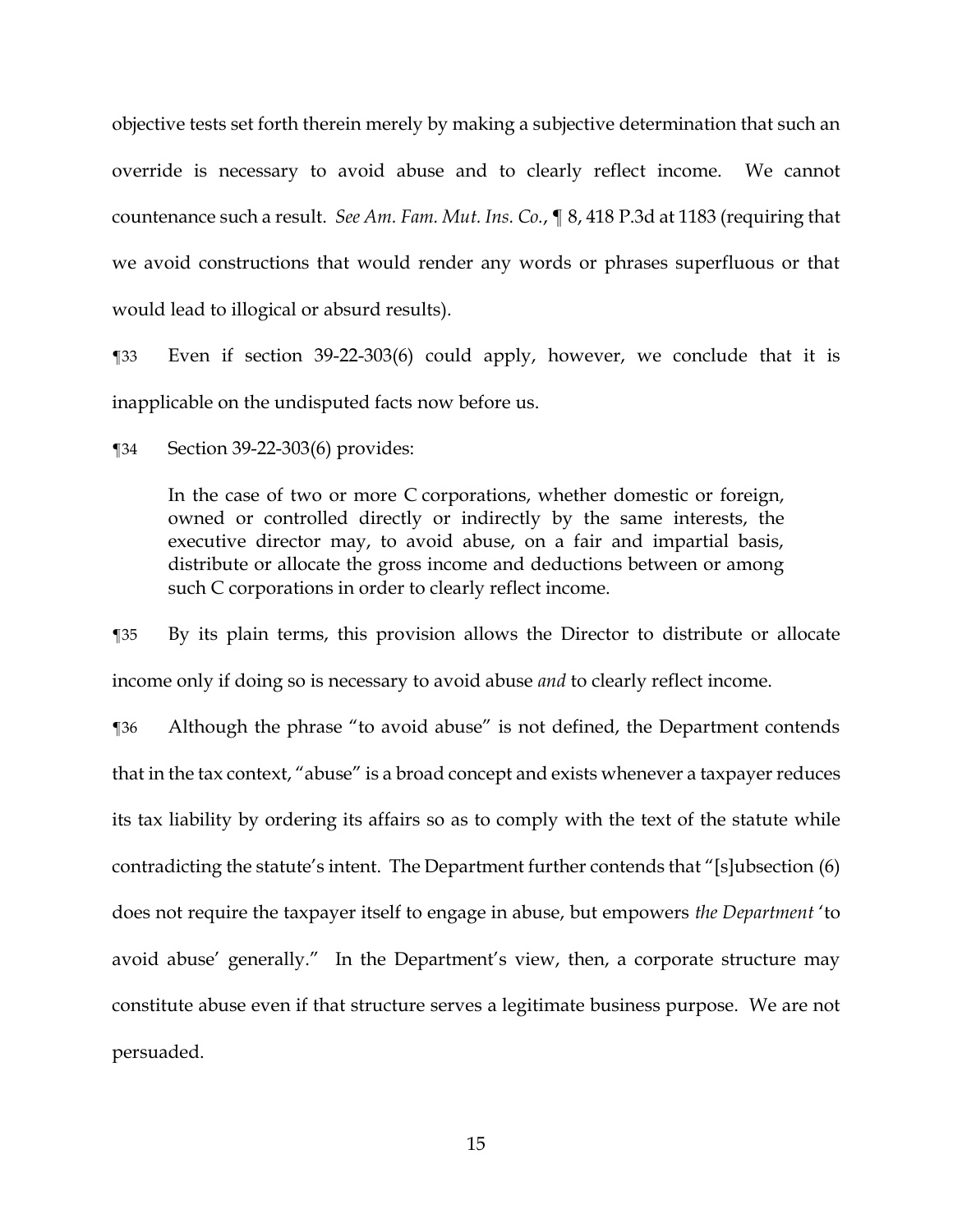¶37 Here, the Department's own evidence showed that Agilent formed World Trade for legitimate non-tax-related purposes and that Agilent's doing so did not constitute abuse. For example, Sarah Roberts, an expert designated by the Department, testified that she had no evidence that World Trade was not set up for legitimate business purposes. Similarly, when asked if World Trade was a sham, Benjamin F. Miller, another expert designated by the Department, testified, "It's not a sham. It is certainly a normal and traditional way to do things to isolate ownership interest."

¶38 Thus, the Department's own evidence precludes a finding that an allocation of income to Agilent is necessary to avoid abuse.

¶39 Finally, even were we to accept the Department's broad definition of "abuse," no evidence presented in this case supports the Department's suggestion that Agilent and World Trade ordered their affairs so as to comply with the text of the pertinent statutes while contradicting the legislative intent behind those statutes. To the contrary, we perceive the *Department's* construction of the statutes and regulations at issue to be inconsistent with the clear and unambiguous language of those provisions, and for the reasons set forth above, we cannot adopt such a construction. *See Am. Fam. Mut. Ins. Co.*, ¶ 8, 418 P.3d at 1183.

¶40 Accordingly, we conclude that section 39-22-303(6) does not provide the Department with an alternative method of requiring Agilent to file a combined report that includes World Trade.

16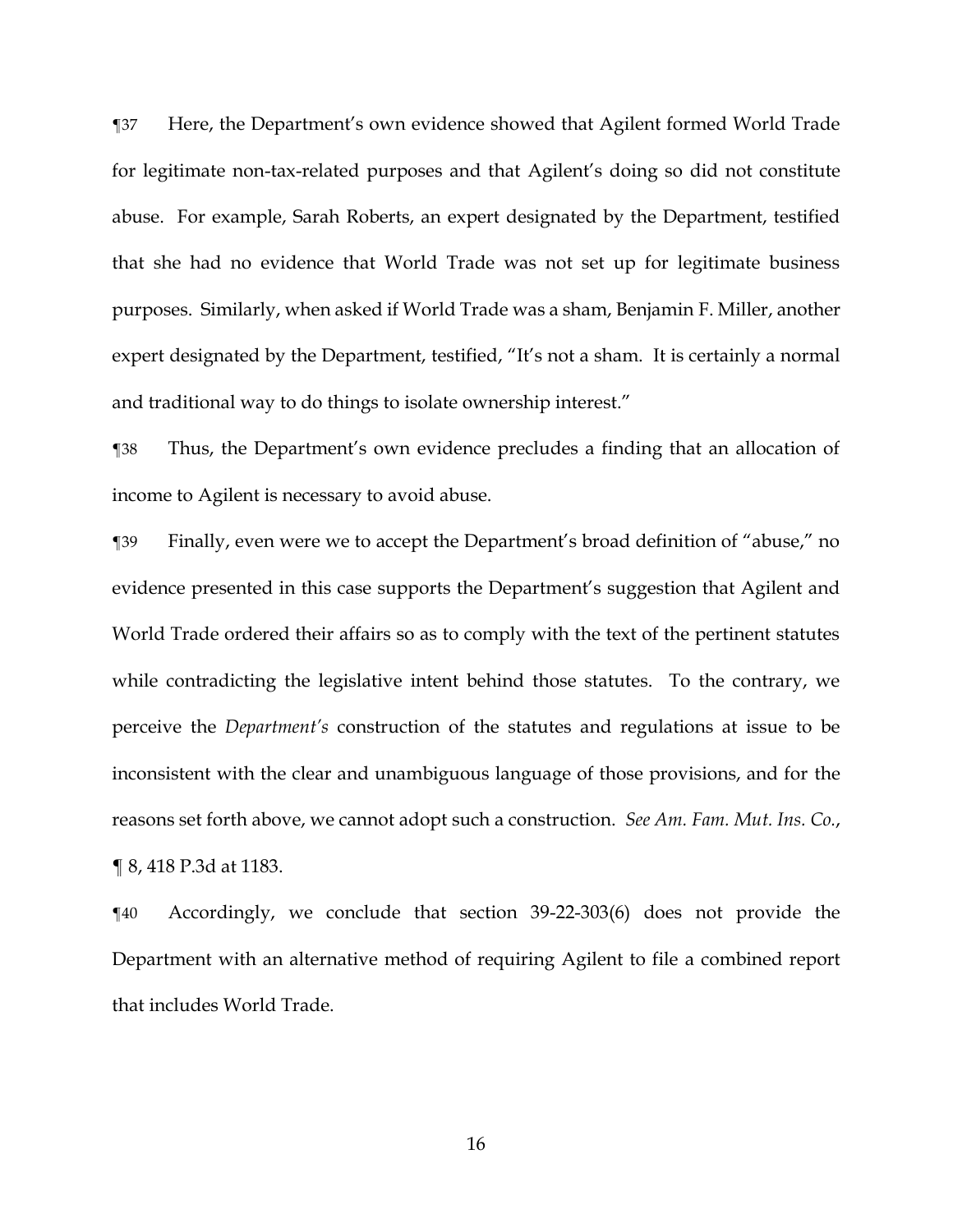### **D. The Department's Policy Arguments**

¶41 Notwithstanding the plain language of the pertinent statutes and of its own regulations, the Department contends that construing the provisions at issue as we have done will lead to absurd results and a parade of horribles because a taxpayer could always shield income from Colorado taxation simply by creating a holding company. For several reasons, we are not persuaded.

¶42 First, to the extent that the Department disagrees with the plain language of the pertinent statutes, its remedy is with the legislature and not this court because we must apply statutory language as written. *Oakwood Holdings*, ¶ 12, 410 P.3d at 1252.

¶43 Second, as the Department's own expert witness recognized, the formation of a holding company is a "normal and traditional way to do things," and we therefore do not agree with the Department's apparent premise that the creation of a holding company, in and of itself and with no evidence that the company was created to avoid Colorado taxation, constitutes "abuse" within the meaning of the pertinent provision.

¶44 Third, although the Department posits that a parade of horribles will follow the statutory interpretation that we have adopted today, it has offered no evidence to support such dire predictions, and we have seen none.

¶45 Accordingly, we conclude, on the undisputed facts of this case, that sections 39-22-303(11)–(12) do not authorize the Department to require Agilent to include World Trade in its Colorado combined returns for the tax years at issue and that section 39-22-303(6) does not afford the Department an alternative means of allocating World Trade's income to Agilent.

17